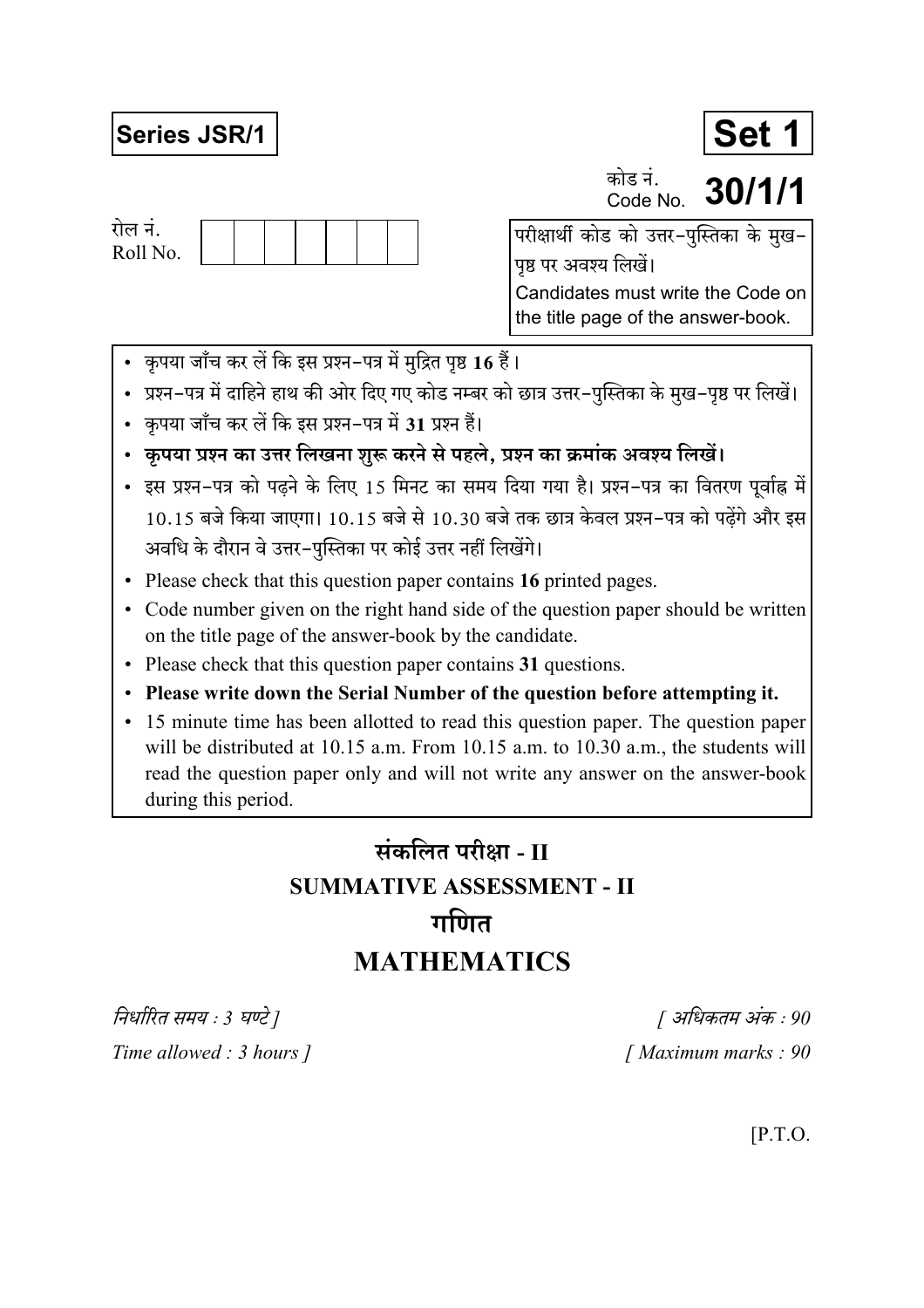#### सामान्य निर्देशः

- सभी प्रश्न अनिवार्य हैं।  $(i)$
- (ii) इस प्रश्न-पत्र में 31 प्रश्न हैं जो चार खंडों अ. ब. स और द में विभाजित हैं।
- (iii) खंड अ में **एक–एक** अंक वाले 4 प्रश्न हैं। खंड ब में 6 प्रश्न हैं जिनमें से प्रत्येक 2 अंक का है। खंड स में 10 प्रश्न तीन-तीन अंकों के हैं। खंड द में 11 प्रश्न हैं जिनमें से प्रत्येक 4 अंक का है।
- (iv) कैलकुलेटर का प्रयोग वर्जित है।

#### **General Instructions:**

- $(i)$ All questions are compulsory.
- (ii) The question paper consists of  $31$  questions divided into four sections  $-A$ , B, C and D.
- (iii) Section  $A$  contains  $A$  questions of  $I$  mark each, Section  $B$  contains **6** questions of 2 marks each, Section C contains 10 questions of 3 marks each and Section D contains 11 questions of 4 marks each.
- (iv) Use of calculators is not permitted.

#### खंड अ

#### **Section A**

प्रश्न संख्या 1 से 4 तक प्रत्येक प्रश्न 1 अंक का है।

Question numbers 1 to 4 carry 1 mark each.

एक बाह्य बिन्दु P से O केन्द्र वाले वृत्त पर दो स्पर्श रेखाएँ PA तथा PB खींची गई हैं। यदि  $1.$  $\angle$  PAB = 50° है, तो  $\angle$  AOB ज्ञात कीजिए। From an external point P, tangents PA and PB are drawn to a circle with centre O. If  $\angle$  PAB = 50°, then find  $\angle$  AOB.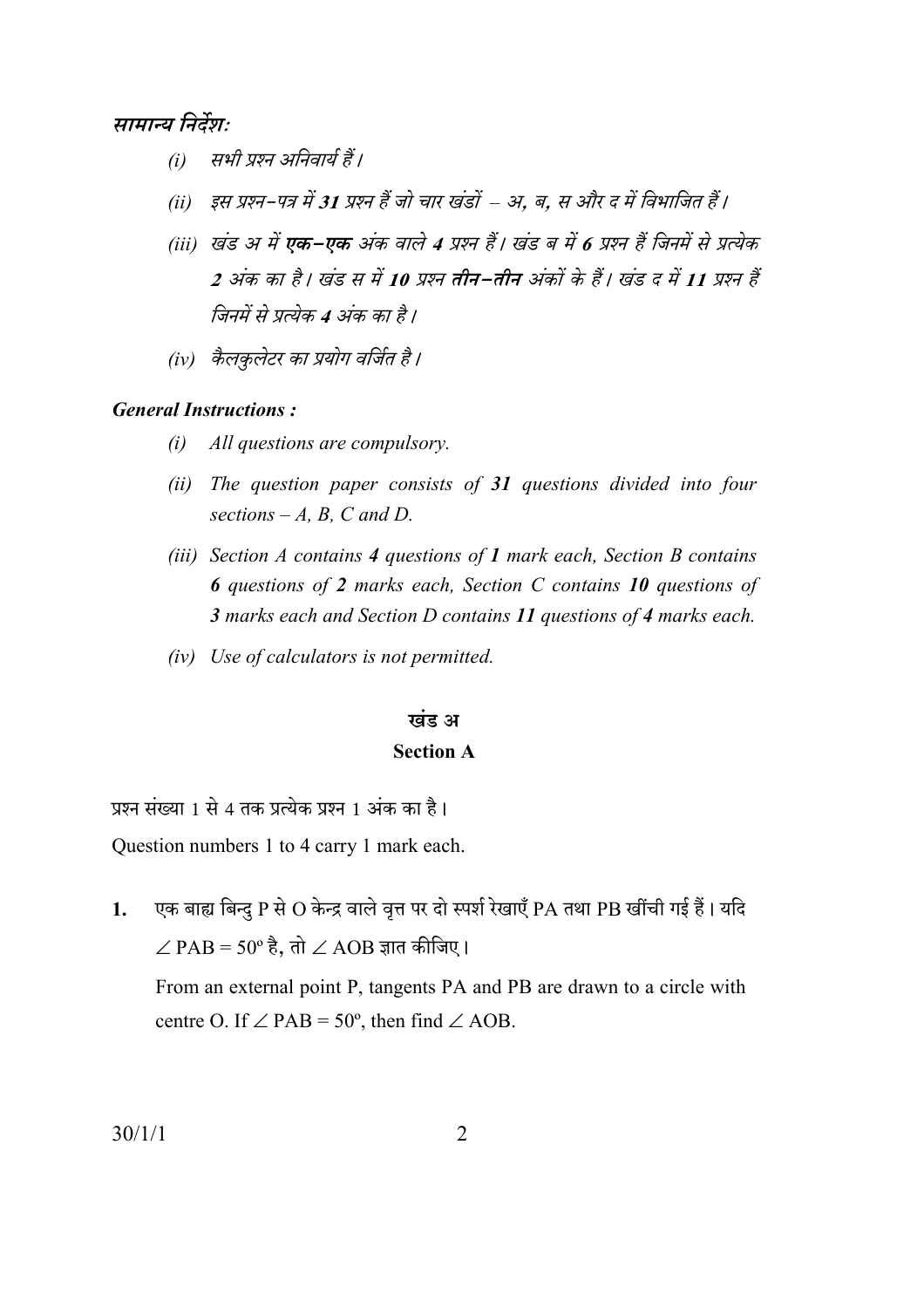आकृति 1 में, AB एक 6 मी ऊँचा खम्भा है तथा CD एक सीढ़ी है जो क्षैतिज के साथ  $2.$  $60^{\circ}$  का कोण बनाती है तथा खम्भे के बिन्दु D तक पहुँचती है। यदि AD = 2.54 मी है, तो सीढ़ी की लम्बाई ज्ञात कीजिए।  $(\sqrt{3} = 1.73$  लीजिए)



In Fig. 1, AB is a 6 m high pole and CD is a ladder inclined at an angle of  $60^{\circ}$  to the horizontal and reaches up to a point D of pole. If AD = 2.54 m, find the length of the ladder. (use  $\sqrt{3}$ =1.73)



Fig.  $1$ 

समांतर श्रेढ़ी 5, 9, 13, ....., 185 का अंतिम पद से (प्रथम पद की ओर) 9वाँ पद ज्ञात 3. कीजिए।

Find the 9th term from the end (towards the first term) of the A.P. 5, 9, 13, ....., 185.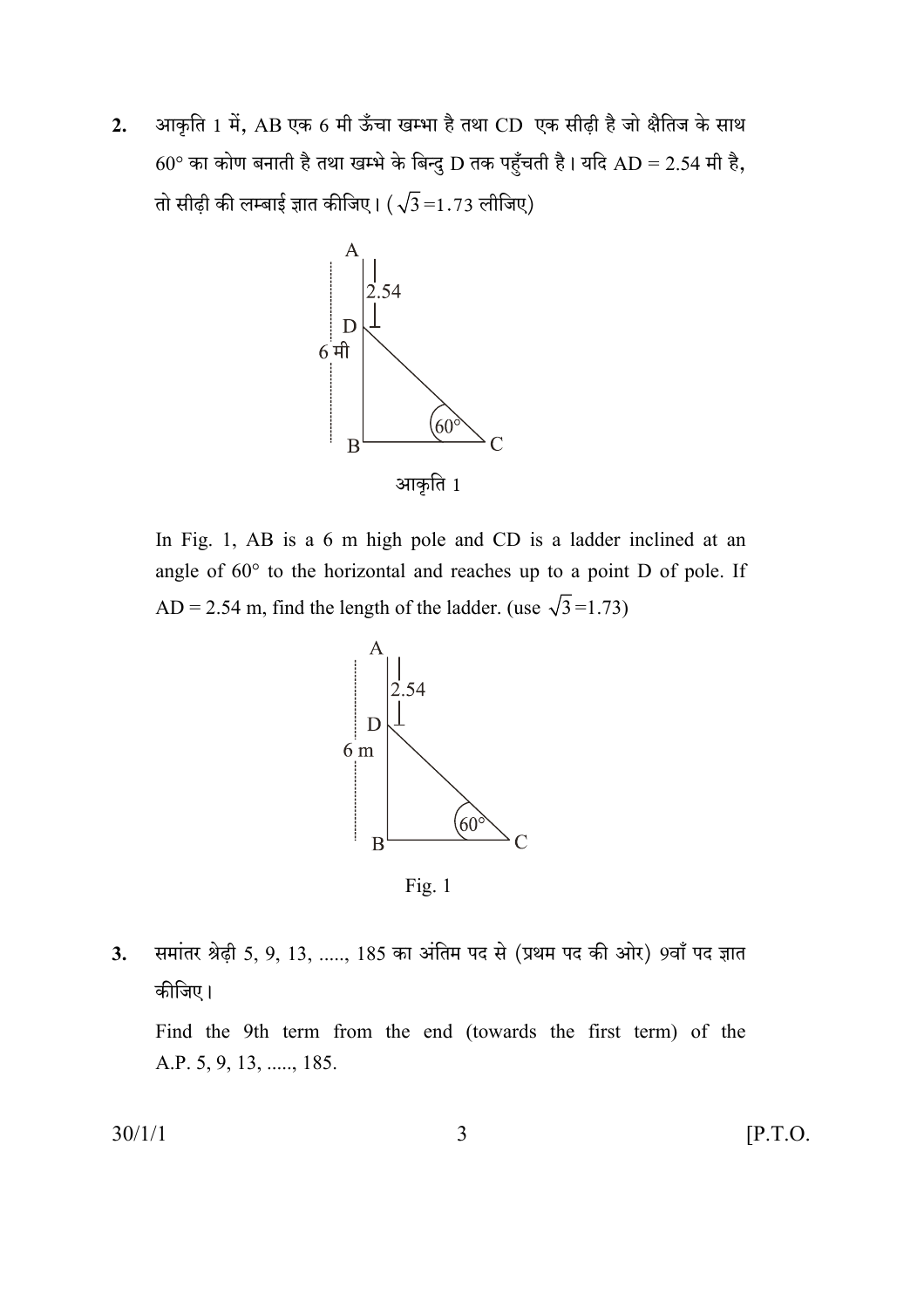कार्ड जिन पर 3, 4, 5, ....., 50 संख्याएँ अंकित हैं, एक बक्से में रख कर अच्छी प्रकार  $\overline{4}$ . मिलाए गए हैं। बक्से में से एक कार्ड यादच्छया निकाला जाता है। प्रायिकता ज्ञात कीजिए कि निकाले गए कार्ड पर एक पूर्ण वर्ग संख्या है।

Cards marked with number 3, 4, 5, ...., 50 are placed in a box and mixed thoroughly. A card is drawn at random from the box. Find the probability that the selected card bears a perfect square number.

### खंड ब **Section B**

प्रश्न संख्या 5 से 10 तक प्रत्येक प्रश्न 2 अंकों का है।

Question numbers 5 to 10 carry 2 marks each.

यदि  $x = \frac{2}{3}$  तथा  $x = -3$  एक द्विघाती समीकरण  $ax^2 + 7x + b = 0$  के मूल हैं, तो  $a$  तथा  $b$  के 5. मान ज्ञात कीजिए। If  $x = \frac{2}{3}$  and  $x = -3$  are roots of the quadratic equation  $ax^2 + 7x + b = 0$ , find the

values of  $a$  and  $b$ .

वह अनुपात ज्ञात कीजिए जिसमें y-अक्ष, बिन्दुओं  $A(5,-6)$  तथा  $B(-1,-4)$  को मिलाने वाले 6. रेखाखंड को बाँटता है। विभाजन करने वाले बिन्दु के निर्देशांक भी ज्ञात कीजिए।

Find the ratio in which  $y$ -axis divides the line segment joining the points  $A(5,-6)$  and  $B(-1,-4)$ . Also find the coordinates of the point of division.

आकृति 2 में, एक  $\Delta$  ABC के अंतर्गत एक वृत्त बना है जो  $7<sub>1</sub>$ त्रिभुज की भुजाओं AB, BC तथा CA को क्रमशः बिन्दुओं D. E तथा F पर स्पर्श करता है। यदि AB. BC तथा CA की लम्बाइयाँ क्रमशः 12 सेमी, 8 सेमी तथा 10 सेमी हैं, तो  $AD$ . BE तथा CF की लम्बाइयाँ ज्ञात कीजिए।

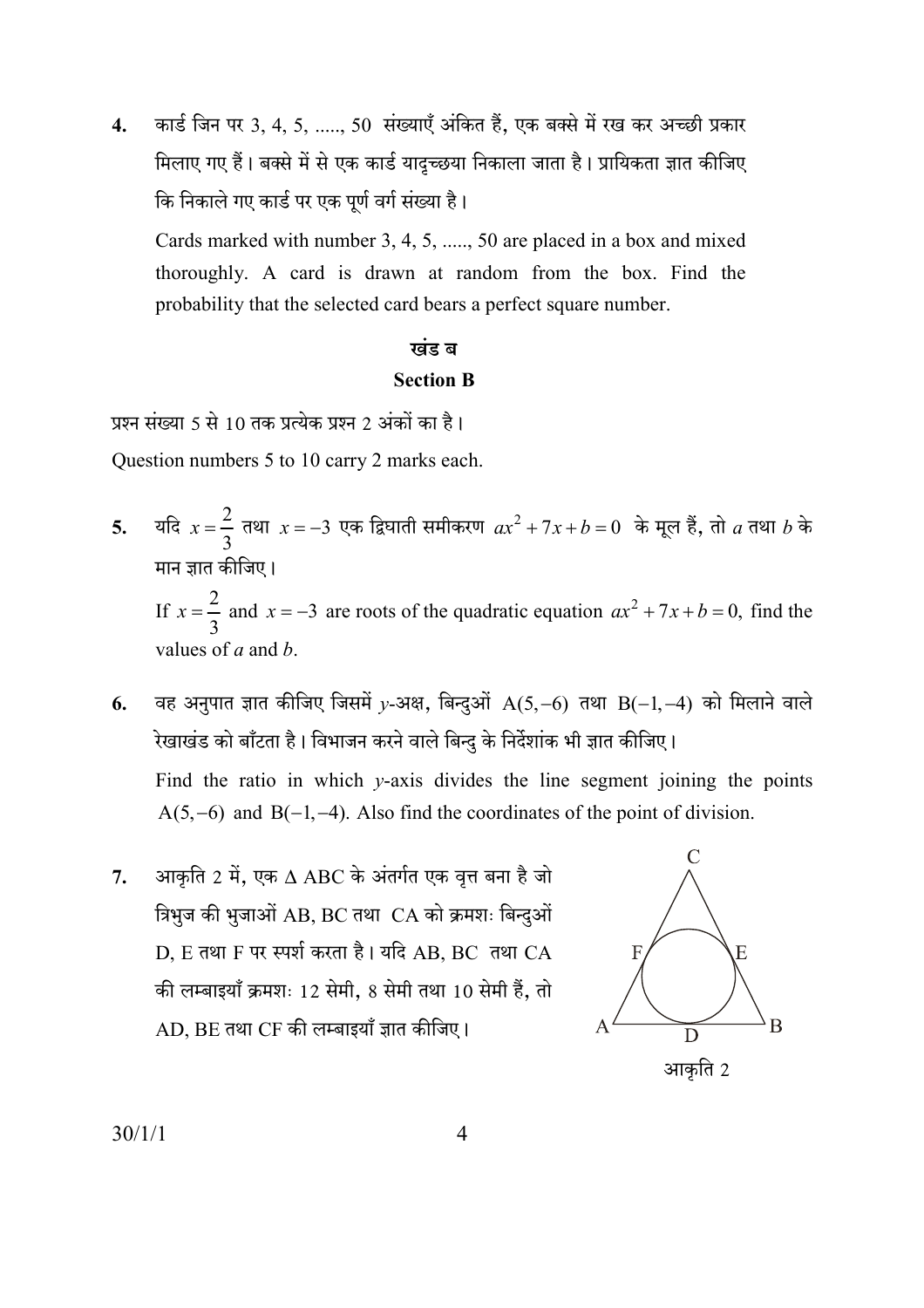In Fig. 2, a circle is inscribed in a  $\triangle$  ABC, such that it touches the sides AB, BC and CA at points D, E and F respectively. If the lengths of sides AB, BC and CA are 12 cm, 8 cm and 10 cm respectively, find the lengths of AD, BE and CF.



- बिन्दु P का x-निर्देशांक उसके y-निर्देशांक का दुगुना है। यदि बिन्दु P, बिन्दुओं Q(2, -5) तथा 8.  $R(-3, 6)$  से समदूरस्थ है, तो P के निर्देशांक ज्ञात कीजिए। The x-coordinate of a point P is twice its y-coordinate. If P is equidistant from  $Q(2, -5)$  and R(-3, 6), find the coordinates of P.
- समांतर श्रेढ़ी 18, 16, 14, .... के कितने पद लिए जाएँ कि उनका योग शून्य हो ? 9. How many terms of the A.P. 18, 16, 14, ... be taken so that their sum is zero?
- आकृति 3 में, O केन्द्र वाले वृत्त की AP तथा BP ऐसी दो स्पर्श रेखाएँ हैं कि AP = 5 सेमी तथा **10.**  $\angle APB = 60^\circ$  है। जीवा AB की लंबाई ज्ञात कीजिए।

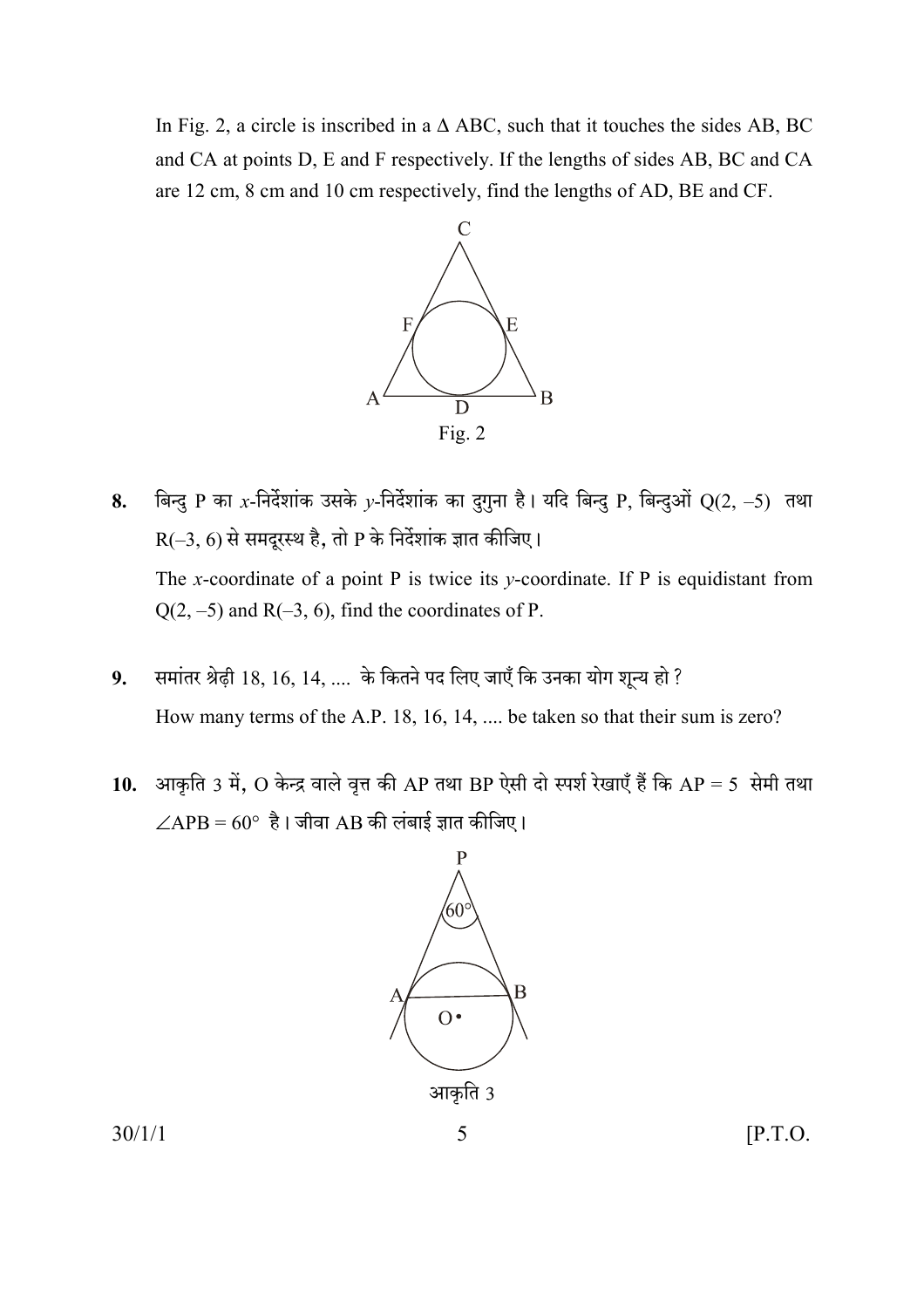In Fig. 3, AP and BP are tangents to a circle with centre O, such that  $AP = 5$  cm and  $\angle APB = 60^\circ$ . Find the length of chord AB.



खंड स **Section C** 

प्रश्न संख्या 11 से 20 तक प्रत्येक प्रश्न 3 अंकों का है। Question numbers 11 to 20 carry 3 marks each.

11. आकृति 4 में, ABCD एक वर्ग है जिसकी भुजा 14 सेमी है। प्रत्येक भुजा को व्यास मान कर अर्धवृत्त बनाए गए हैं। छायांकित भाग का क्षेत्रफल ज्ञात कीजिए।  $\left(\pi = \frac{22}{7}$ लीजिए  $\right)$ 



आकृति 4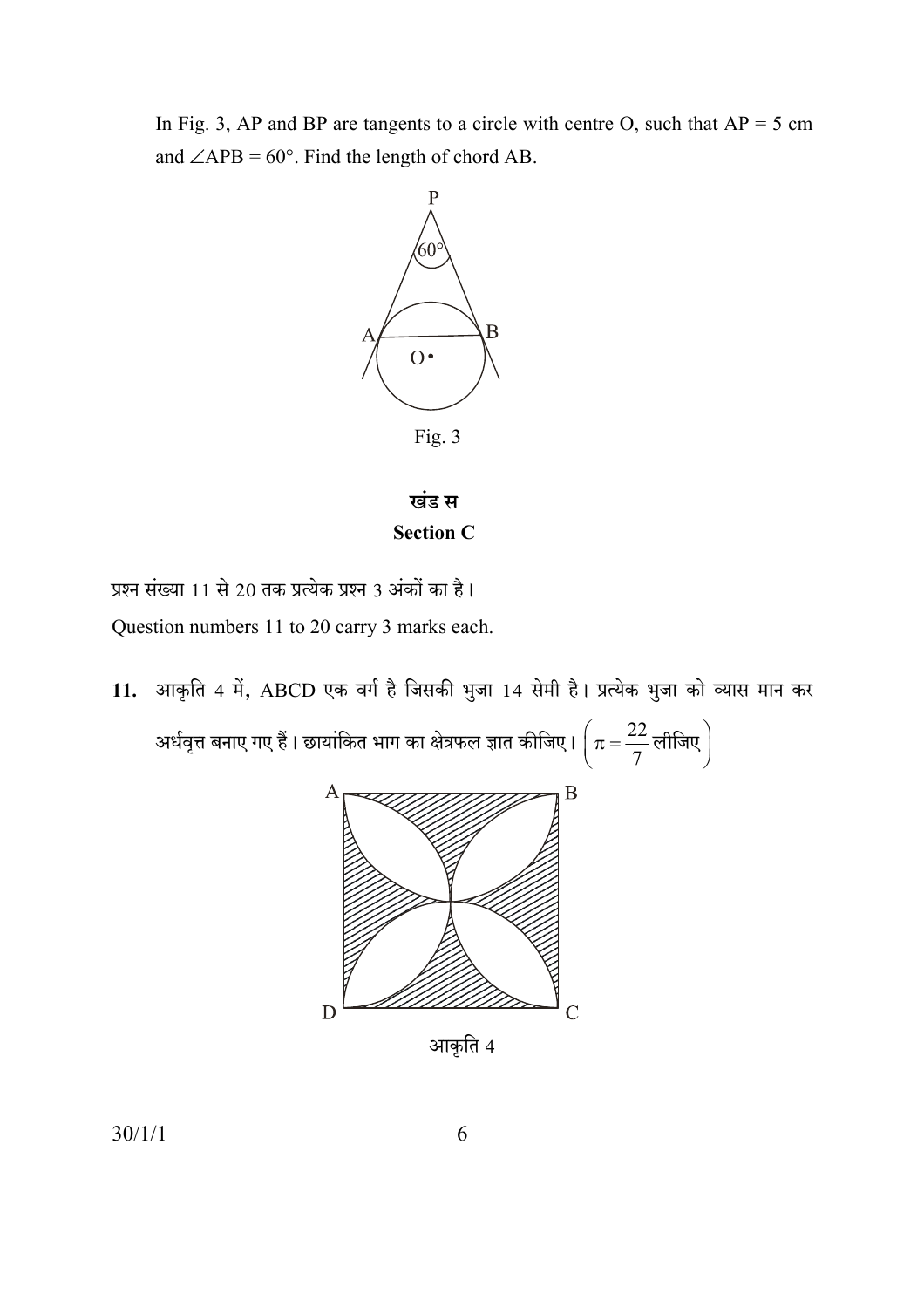In Fig. 4, ABCD is a square of side 14 cm. Semi-circles are drawn with each side



12. आकृति 5 में, सजावट के लिए बना एक ब्लाक दर्शाया गया है जो दो ठोसों-एक घन तथा एक अर्धगोले से बना है। ब्लाक का आधार एक 6 सेमी भुजा का घन है तथा उसके ऊपर एक अर्धगोला

है जिसका व्यास 3.5 सेमी है। ब्लाक का कुल पृष्ठीय क्षेत्रफल ज्ञात कीजिए।  $\left(\pi = \frac{22}{7}$ लीजिए  $\right)$ 



आकृति 5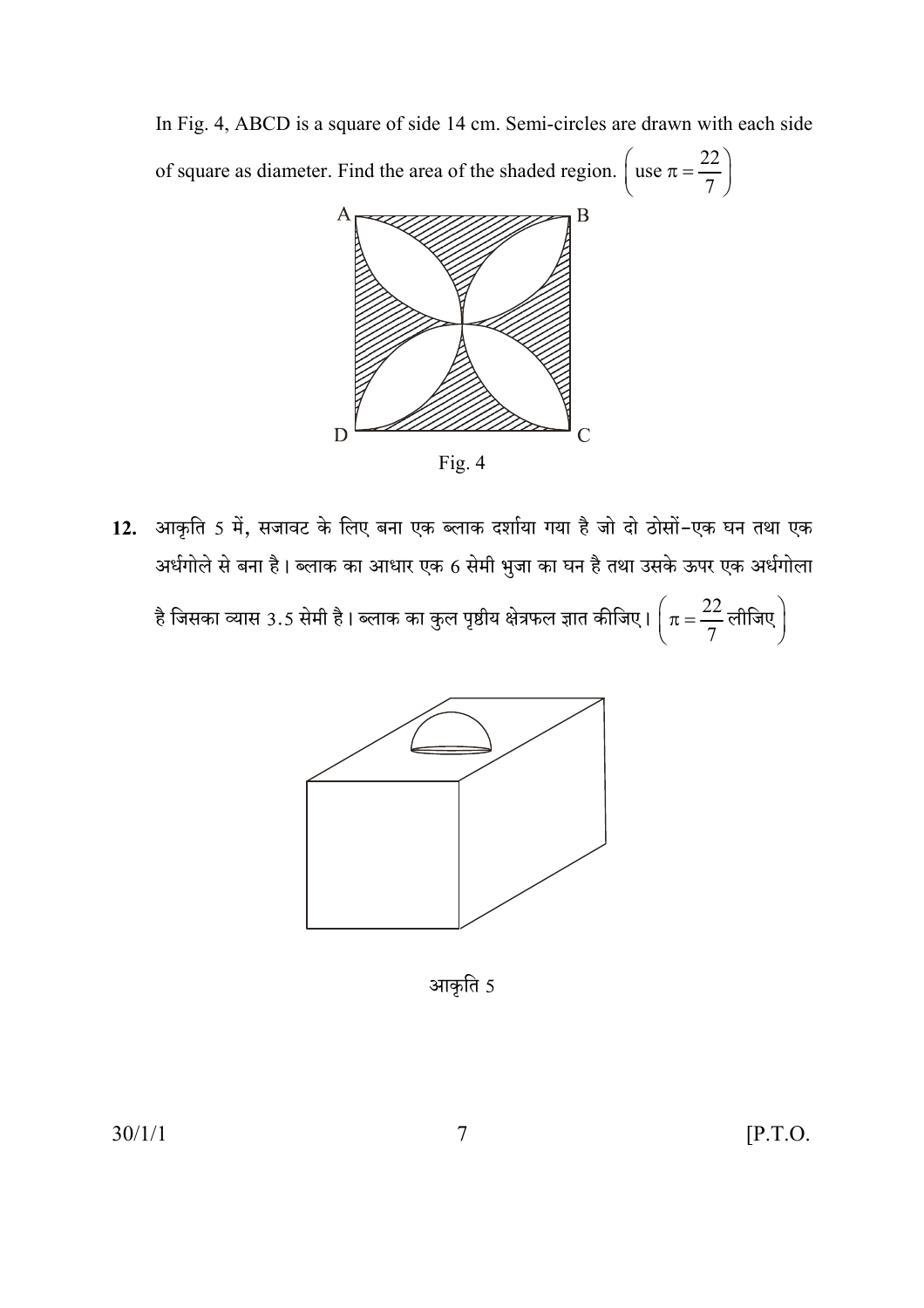In Fig. 5, is a decorative block, made up of two solids  $-$  a cube and a hemisphere. The base of the block is a cube of side 6 cm and the hemisphere fixed on the top has a diameter of 3.5 cm. Find the total surface area of the block.



Fig. 5

13. आकृति 6 में, बनी  $\Delta$  ABC, जिसके शीर्ष A के निर्देशांक  $(0, -1)$  हैं तथा भुजाओं AB तथा AC के मध्य-बिन्दुओं D तथा E के निर्देशांक क्रमशः  $(1, 0)$  तथा  $(0, 1)$  हैं। यदि F भुजा BC का मध्य-बिन्दु है तो त्रिभुजों DEF तथा ABC के क्षेत्रफल ज्ञात कीजिए।



आकृति 6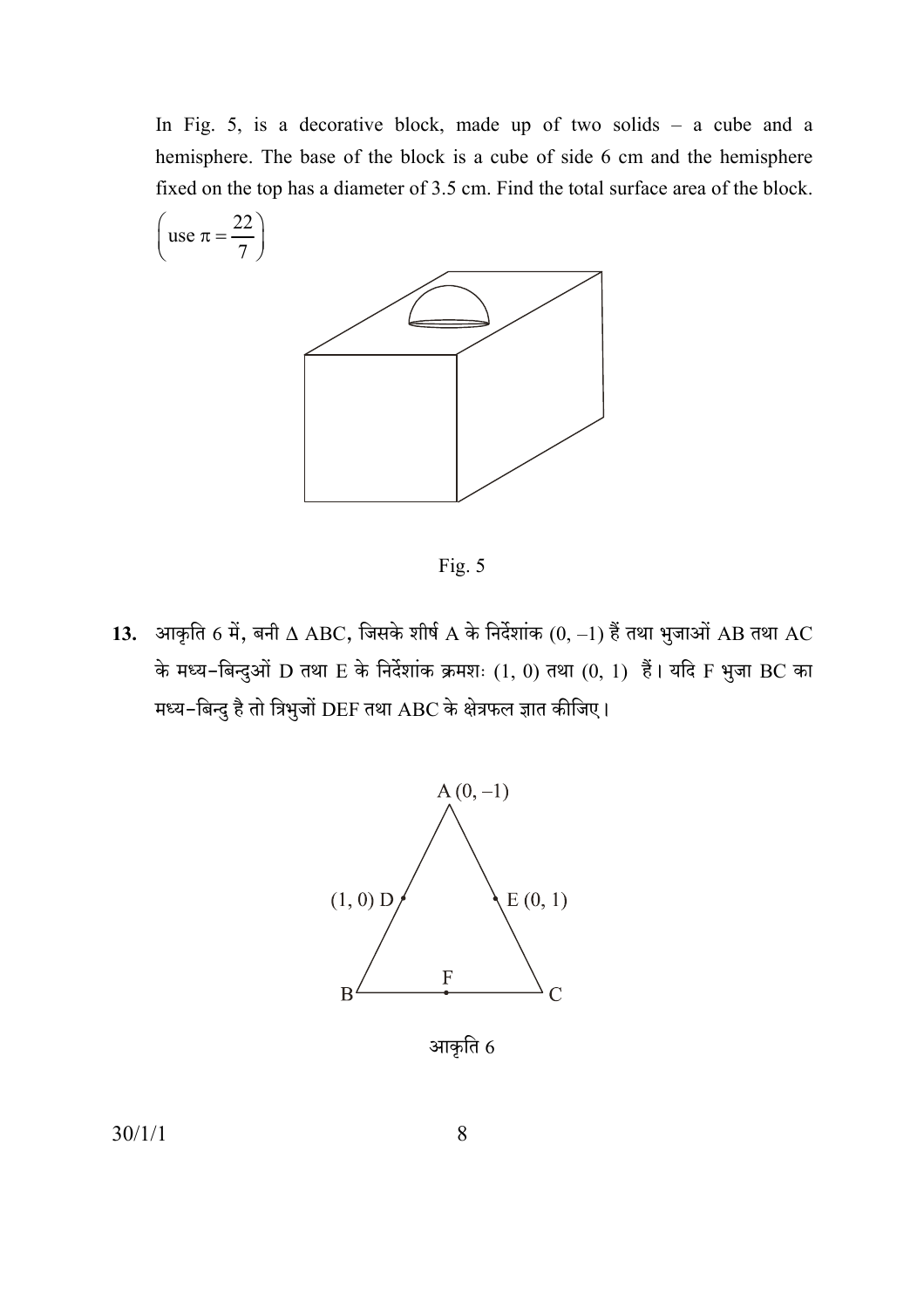In Fig. 6, ABC is a triangle coordinates of whose vertex A are  $(0, -1)$ . D and E respectively are the mid-points of the sides AB and AC and their coordinates are  $(1, 0)$  and  $(0, 1)$  respectively. If F is the mid-point of BC, find the areas of  $\triangle$  ABC and  $\triangle$  DEF.



Fig. 6

14. आकृति 7 में, दो चाप PAQ तथा PBQ दर्शाई गई हैं। चाप PAQ, O केन्द्र वाले वृत्त का भाग है, जिसकी त्रिज्या OP है तथा चाप PBQ, PQ को व्यास मान कर बनाया गया अर्धवृत्त है जिसका केन्द्र M है। यदि OP = 10 सेमी तथा PQ = 10 सेमी तो दर्शाइए कि रेखांकित भाग का

क्षेत्रफल 25 $\left(\sqrt{3}-\frac{\pi}{6}\right)$ सेमी<sup>2</sup> है।



आकृति 7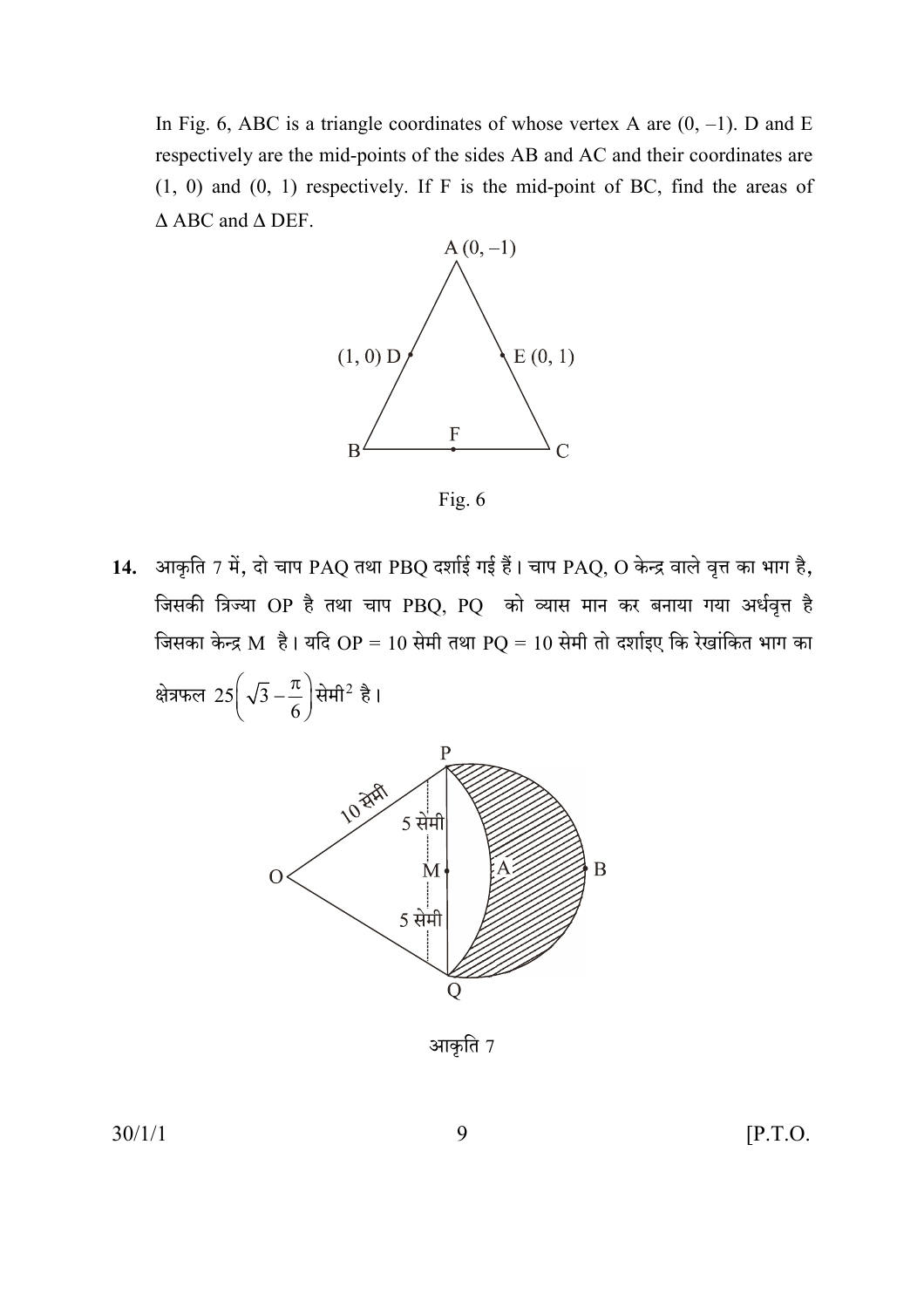In Fig. 7, are shown two arcs PAQ and PBQ. Arc PAQ is a part of circle with centre O and radius OP while arc PBQ is a semi-circle drawn on PQ as diameter with centre M. If  $OP = PQ = 10$  cm show that area of shaded region is



Fig.  $7$ 

15. यदि एक समांतर श्रेढ़ी के प्रथम 7 पदों का योग 49 तथा प्रथम 17 पदों का योग 289 है, तो समांतर श्रेढ़ी के प्रथम  $n$  पदों का योग ज्ञात कीजिए।

If the sum of first 7 terms of an A.P. is 49 and that of its first 17 terms is 289, find the sum of first  $n$  terms of the A.P.

16.  $x$  के लिए हल कीजिए:

$$
\frac{2x}{x-3} + \frac{1}{2x+3} + \frac{3x+9}{(x-3)(2x+3)} = 0, \ x \neq 3, -3/2
$$

Solve for  $x$ :

$$
\frac{2x}{x-3} + \frac{1}{2x+3} + \frac{3x+9}{(x-3)(2x+3)} = 0, \ \ x \neq 3, -3/2
$$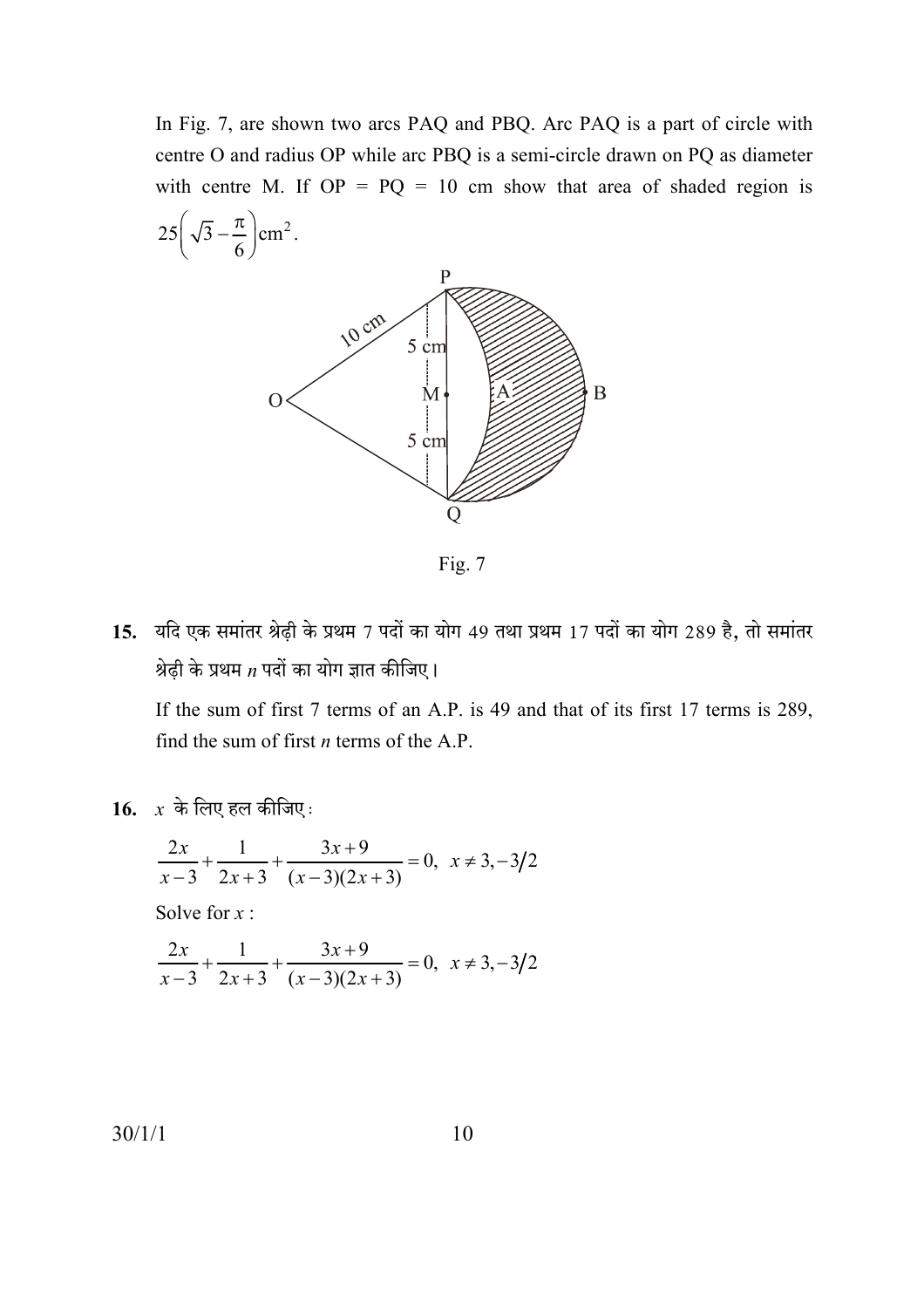4 मी व्यास का एक कुआँ, 21 मी की गहराई तक खोदा जाता है। इससे निकली हुई मिट्टी को कुएँ के  $17.$ चारों ओर 3 मी चौडी एक वत्ताकार वलय (ring) बनाते हए समान रूप से फैला कर एक बाँध बनाया जाता है। बाँध की ऊँचाई ज्ञात कीजिए।

A well of diameter 4 m is dug 21 m deep. The earth taken out of it has been spread evenly all around it in the shape of a circular ring of width 3 m to form an embankment. Find the height of the embankment.

18. एक ठोस लंब वृत्तीय बेलन के आधार की त्रिज्या तथा ऊँचाई का योग 37 सेमी है। यदि ठोस का कुल पृष्ठीय क्षेत्रफल 1628 वर्ग सेमी है, तो ठोस बेलन का आयतन ज्ञात कीजिए।  $\left(\pi = \frac{22}{7} \text{ eff}$ जिए $\right)$ 

The sum of the radius of base and height of a solid right circular cylinder is 37 cm. If the total surface area of the solid cylinder is 1628 sq. cm, find the volume of the cylinder.  $\left( \text{use } \pi = \frac{22}{7} \right)$ 

19. एक मीनार के शिखर से एक 50 मी ऊँचे भवन के शिखर तथा पाद के अवनमन कोण क्रमशः 45° तथा 60° हैं। मीनार की ऊँचाई ज्ञात कीजिए तथा भवन व मीनार के बीच क्षैतिज दूरी भी ज्ञात कीजिए।  $(\sqrt{3} = 1.73 \text{ m})$ 

The angles of depression of the top and bottom of a 50 m high building from the top of a tower are 45° and 60° respectively. Find the height of the tower and the horizontal distance between the tower and the building. (use  $\sqrt{3}$ =1.73)

20. दो विभिन्न पासों को एक साथ उछाला गया। निम्न को प्राप्त करने की प्रायिकता क्या है ? (i) प्रत्येक पासे पर अभाज्य संख्या आना (ii) दोनों पासों पर आने वाली संख्याओं का योग 9 अथवा 11 होना। In a single throw of a pair of different dice, what is the probability of getting (i) a prime number on each dice? (ii) a total of 9 or 11?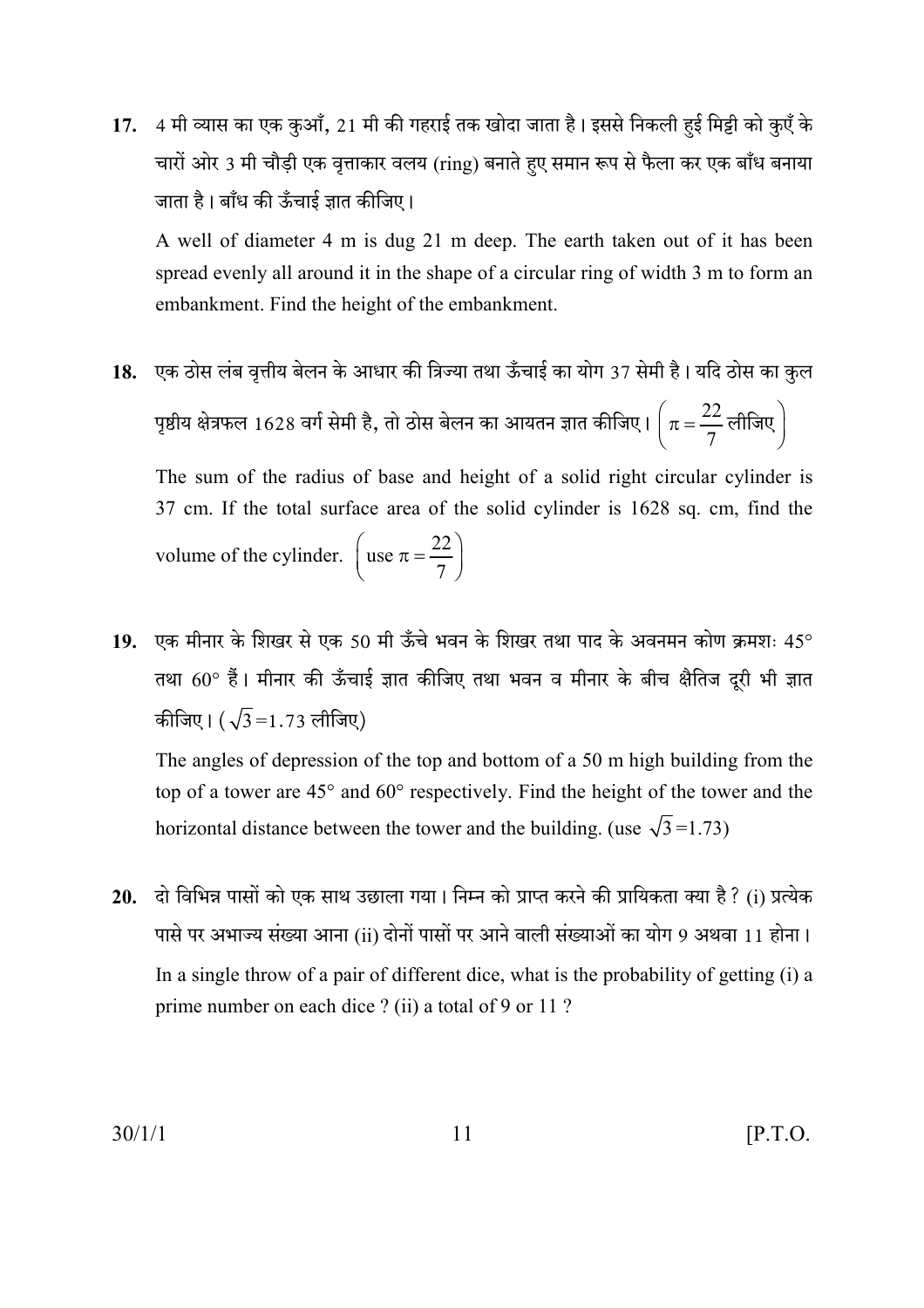## खंड ट **Section D**

प्रश्न संख्या 21 से 31 तक प्रत्येक प्रश्न 4 अंकों का है। Question numbers 21 to 31 carry 4 marks each.

21. वायुयान पर चढ़ते समय एक यात्री सीढ़ी से फिसल कर चोटिल हो गया। यान चालक उस यात्री को हवाई अड्डे के आपातकालीन क्लिनिक में इलाज के लिए ले गया जिसके कारण वायुयान आधा घंटा लेट हो गया। 1500 किमी दूर गंतव्य पर समय से पहुँचने के लिए, ताकि यात्री अगली उड़ान पकड़ सकें, चालक ने यान की गति 250 किमी/ घंटा बढ़ा दी। वायुयान की मूल गति ज्ञात कीजिए। इस प्रश्न में क्या मुल्य दर्शाया गया है ?

A passenger, while boarding the plane, slipped from the stairs and got hurt. The pilot took the passenger in the emergency clinic at the airport for treatment. Due to this, the plane got delayed by half an hour. To reach the destination 1500 km away in time, so that the passengers could catch the connecting flight, the speed of the plane was increased by 250 km/hour than the usual speed. Find the usual speed of the plane.

What value is depicted in this question?

- 22. सिद्ध कीजिए कि वृत्त के बाह्य-बिन्दु से वृत्त पर खींची गई स्पर्श रेखाएँ लंबाई में समान होती हैं। Prove that the lengths of tangents drawn from an external point to a circle are equal.
- 3 सेमी तथा 5 सेमी त्रिज्या वाले दो संकेन्द्रीय वृत्त खींचिए। बडे वृत्त के किसी बिन्दु से छोटे वृत्त पर  $23.$ एक स्पर्श रेखा खींचिए। उसकी लंबाई भी मापिए।

Draw two concentric circles of radii 3 cm and 5 cm. Construct a tangent to smaller circle from a point on the larger circle. Also measure its length.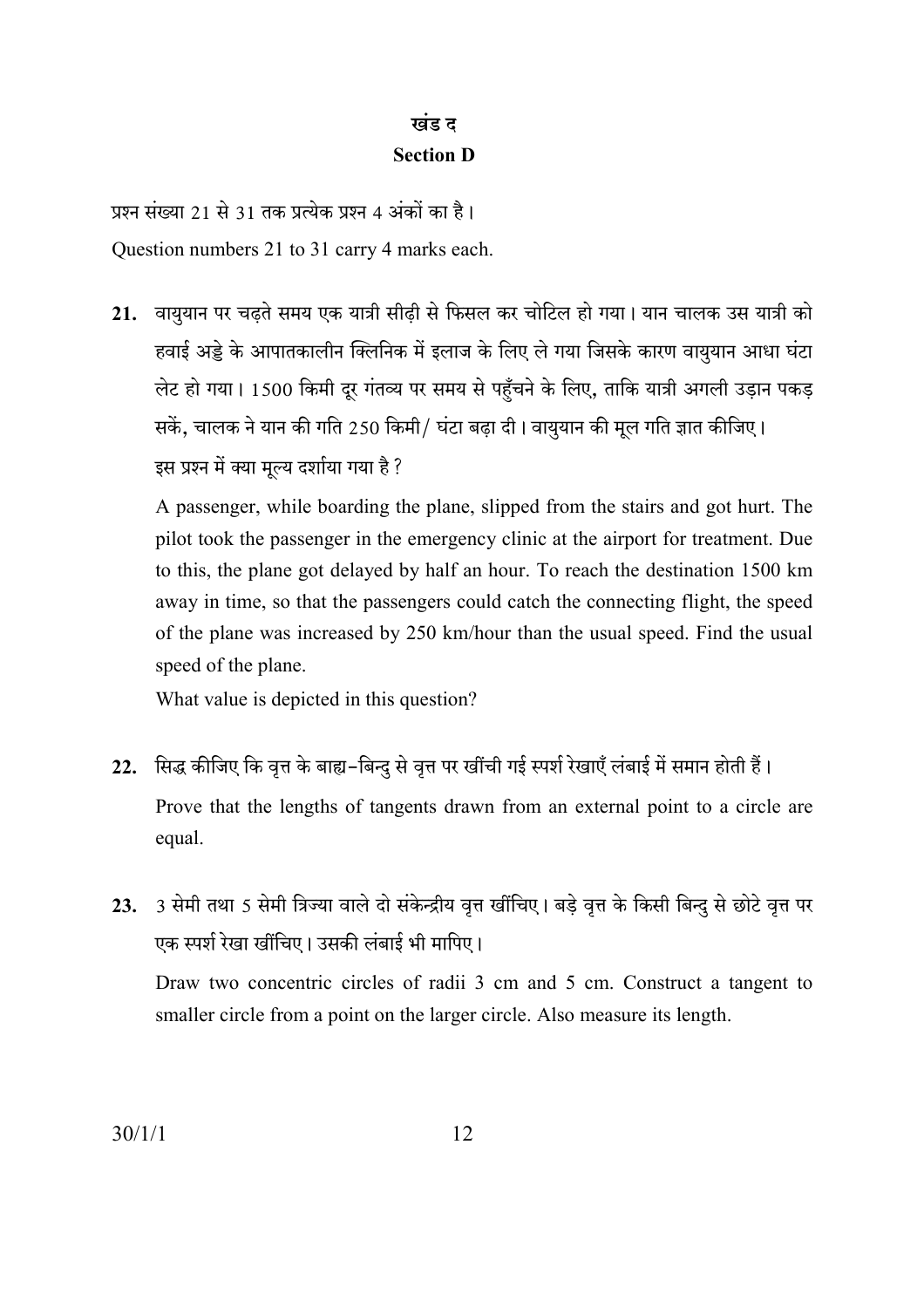24. आकृति 8 में, 5 सेमी त्रिज्या वाला O केन्द्र का वृत्त है। T एक ऐसा बिन्दु है कि OT = 13 सेमी है तथा OT वृत्त को बिन्दु E पर काटती है। यदि AB बिन्दु E पर वृत्त की स्पर्श रेखा है तो AB की लंबाई ज्ञात कीजिए, जबकि TP तथा TQ वृत्त की दो स्पर्श रेखाएँ हैं।



आकृति 8

In Fig. 8, O is the centre of a circle of radius 5 cm. T is a point such that  $OT = 13$  cm and OT intersects circle at E. If AB is a tangent to the circle at E, find the length of AB, where TP and TQ are two tangents to the circle.



Fig. 8

25.  $x$  का मान  $a, b$  तथा  $c$  के रूप में ज्ञात कीजिए:

$$
\frac{a}{x-a} + \frac{b}{x-b} = \frac{2c}{x-c}, \ x \neq a, b, c
$$

Find x in terms of a, b and c:

$$
\frac{a}{x-a} + \frac{b}{x-b} = \frac{2c}{x-c}, \ x \neq a, b, c
$$

 $30/1/1$ 

 $[$ P.T.O.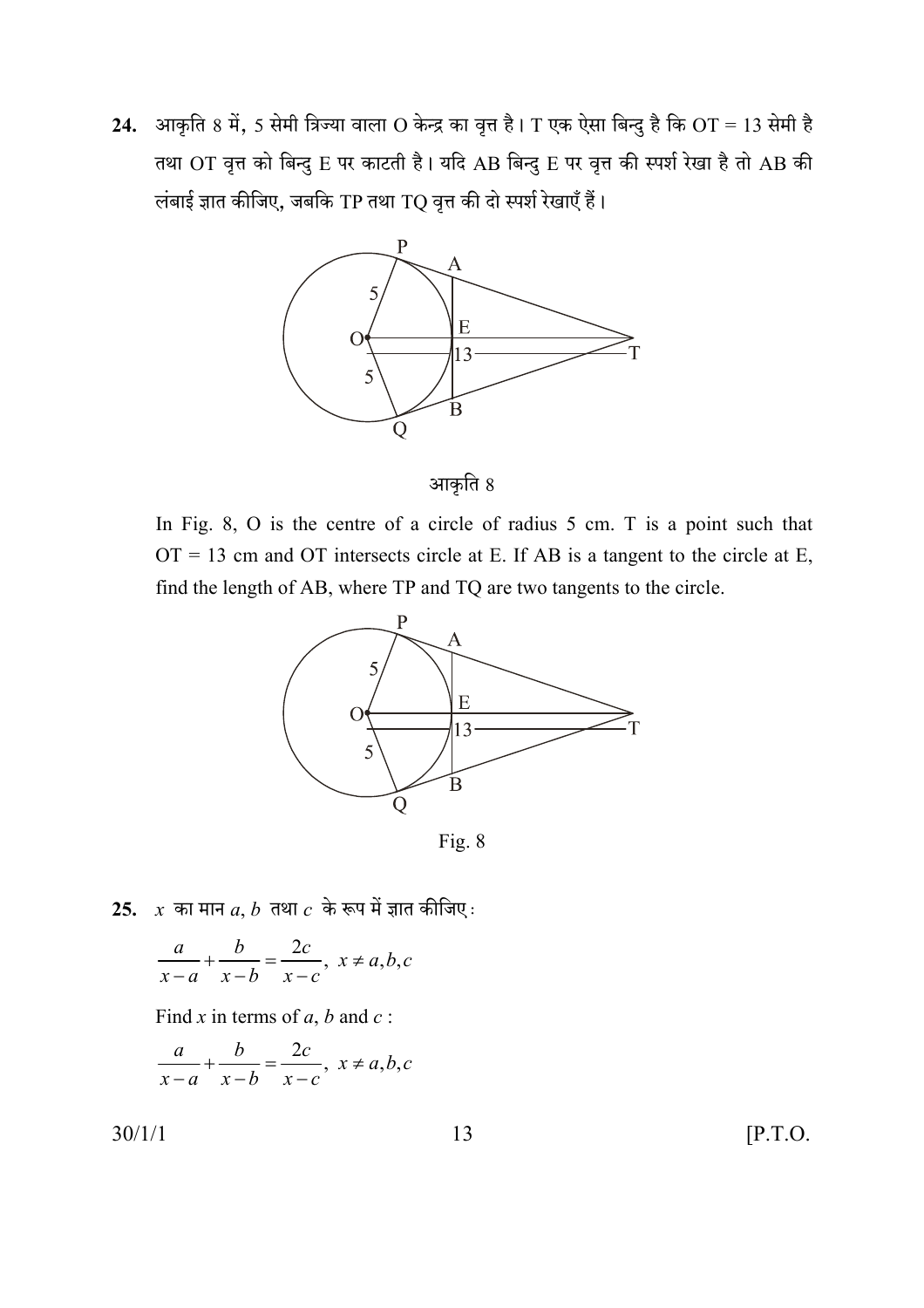26. 80 मी ऊँचे पेड़ के शिखर पर एक पक्षी बैठा है। धरती के एक बिन्दु से पक्षी का उन्नयन कोण 45° है। पक्षी क्षैतिज रूप से इस प्रकार उडता है कि वह धरती से एक समान ऊँचाई पर रहता है। 2 से. की उड़ान के बाद पृथ्वी के उसी बिन्दु से पक्षी का उन्नयन कोण 30° हो जाता है। पक्षी के उड़ने की चाल ज्ञात कीजिए।  $(\sqrt{3} = 1.732 \text{ m}^2)$ 

A bird is sitting on the top of a 80 m high tree. From a point on the ground, the angle of elevation of the bird is 45°. The bird flies away horizontally in such a way that it remained at a constant height from the ground. After 2 seconds, the angle of elevation of the bird from the same point is  $30^{\circ}$ . Find the speed of flying of the bird. (Take  $\sqrt{3}$ =1.732)

27. एक चोर 100 मी/मिनट की एकसमान चाल से दौडता है। एक मिनट के बाद एक पुलिस वाला चोर को पकड़ने के लिए भागता है। वह पहले मिनट में 100 मी/ मिनट की चाल से भागता है तथा प्रति मिनट चाल 10 मी/मिनट बढा देता है। कितने मिनट बाद पुलिस वाला चोर को पकड लेगा ?

A thief runs with a uniform speed of 100 m/minute. After one minute a policeman runs after the thief to catch him. He goes with a speed of 100 m/minute in the first minute and increases his speed by 10 m/minute every succeeding minute. After how many minutes the policeman will catch the thief.

28. सिद्ध कीजिए कि एक त्रिभुज, जिसके शीर्ष  $(t,t-2)$ ,  $(t+2,t+2)$  तथा  $(t+3,t)$  है, का क्षेत्रफल  $t$  से स्वतंत्र है।

Prove that the area of a triangle with vertices  $(t,t-2)$ ,  $(t+2,t+2)$  and  $(t+3,t)$ is independent of  $t$ .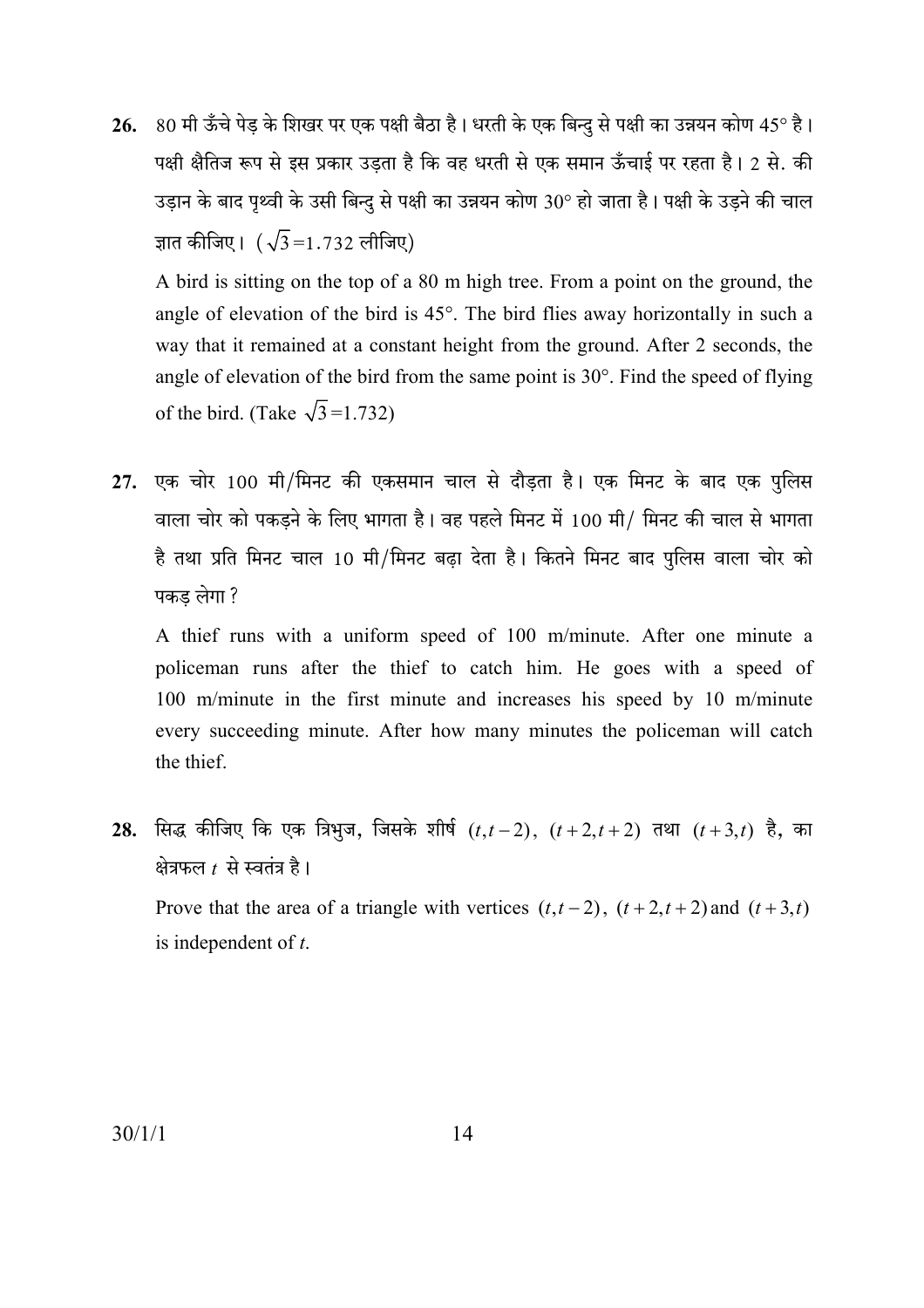29. संयोग के खेल में एक तीर को एक वृत्ताकार बोर्ड, जो 8 समान भागों में विभाजित है. पर घमाया जाता है जो संख्याओं 1, 2, 3, ..., 8 (आकृति 9) में से किसी एक संख्या के आगे रुकता है। यदि तीर की सभी संख्याओं पर रुकने का संयोग समान है तो प्रायिकता ज्ञात कीजिए कि तीर (i) किसी विषम संख्या पर रुकेगा (ii) 3 से बड़ी संख्या पर रुकेगा (iii) 9 से छोटी संख्या पर रुकेगा।

> A game of chance consists of spinning an arrow on a circular board, divided into 8 equal parts, which comes to rest pointing at one of the numbers  $1, 2, 3, \ldots, 8$  (Fig. 9), which are equally likely outcomes. What is the probability that the arrow will point at (i) an odd number (ii) a number greater than 3 (iii) a number less than 9



$$
Fig. 9
$$

30. एक लचीली बैल्ट को एक घिरनी (pulley), जिसकी त्रिज्या 5 सेमी है, के गिर्द लपेटा गया है। (आकृति 10)। बैल्ट के एक बिन्दु  $C$  से लचीली बैल्ट को केन्द्र  $O$  से सीधा इस प्रकार खींचा जाता है कि वह बिन्दु P पर पहँच जाता है जहाँ OP =10 सेमी है। बैल्ट के उस भाग की लंबाई ज्ञात कीजिए जो अब भी घिरनी के साथ लगा है। रेखांकित भाग का क्षेत्रफल भी ज्ञात कीजिए।

$$
(\pi = 3.14 \text{ }\pi\text{H}) \sqrt{3} = 1.73 \text{ }\pi\text{ln}(\text{H})
$$



आकृति 10